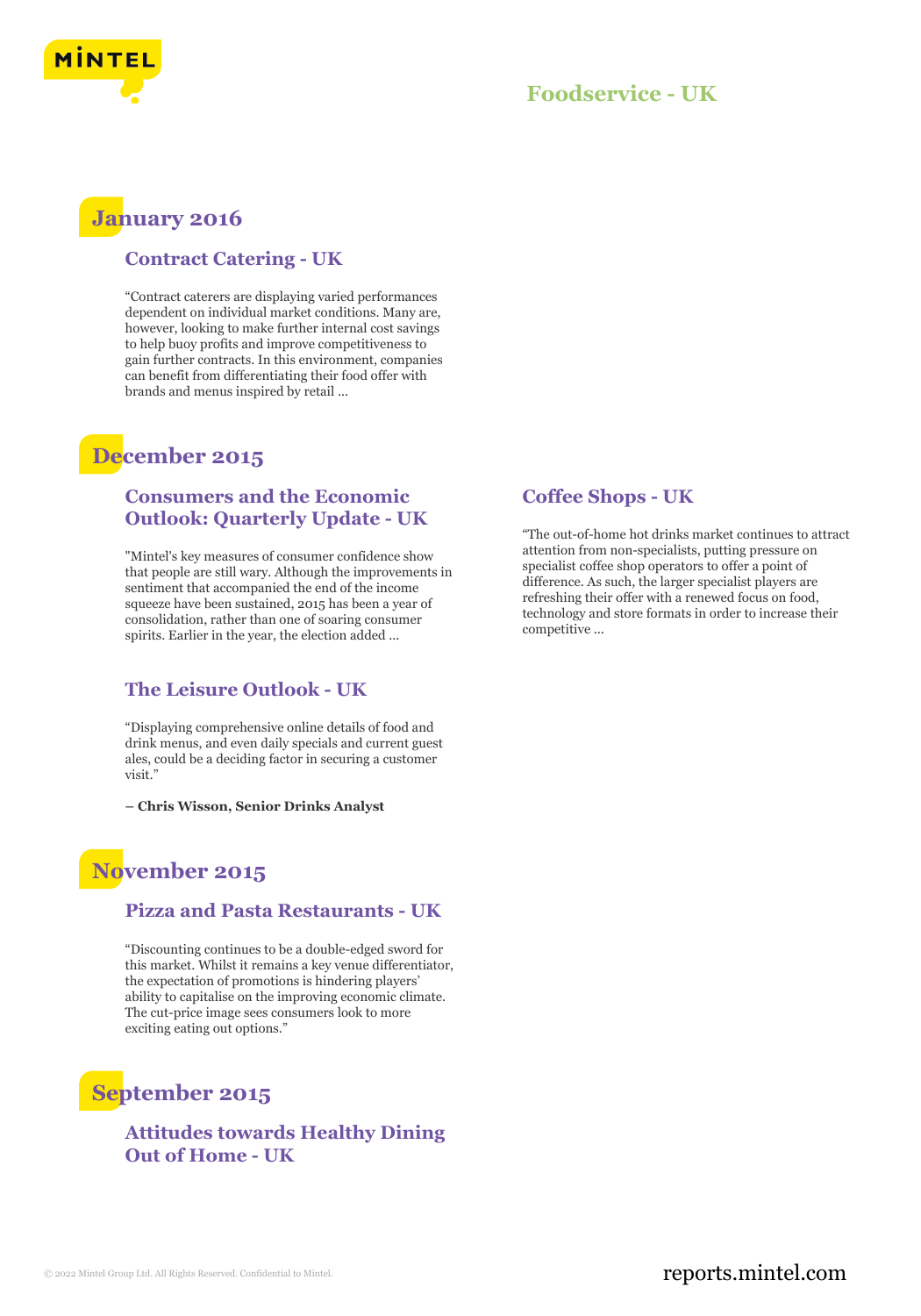

"Despite the attention attracted by healthy eating, the emphasis needs to be on taste first and health second in the foodservice, as eating out remains a leisure activity at heart."

**– Helena Childe, Senior Foodservice Analyst**

# **August 2015**

### **Burger and Chicken Restaurants - UK**

"A slower-growing core user base places an onus on fast food operators to work ever harder to engage with them. Using digital technology to a greater extent and making restaurants more inviting as a place to socialise should help them to do so."

**– Richard Ford, Senior Food and ...**

# **July 2015**

### **Eating Out: The Decision Making Process - UK**

"Competition for the leisure pound means that foodservice operators cannot rely on rising real wages alone to prompt higher spend. Innovative restaurant design can help them create standout. While making the restaurant experience more engaging, interactive features can also bolster secondary expenditure."

# **June 2015**

### **Eating Out Review - UK**

The eating out market continues to grow modestly and has largely held its own as a key area of discretionary expenditure. However, the share of people deeming eating out as their top spending priority shows a downward trend.



### **Consumers and the Economic Outlook: Quarterly Update - UK**

"The generally positive outlook of the economic climate, and the benefits that are gradually being witnessed at the individual level, means that the people of Britain are finally regaining their confidence. For the first time since the economic downturn, Mintel's data shows that more people feel better off compared to ...

**Pub Catering - UK Pub Visiting - UK**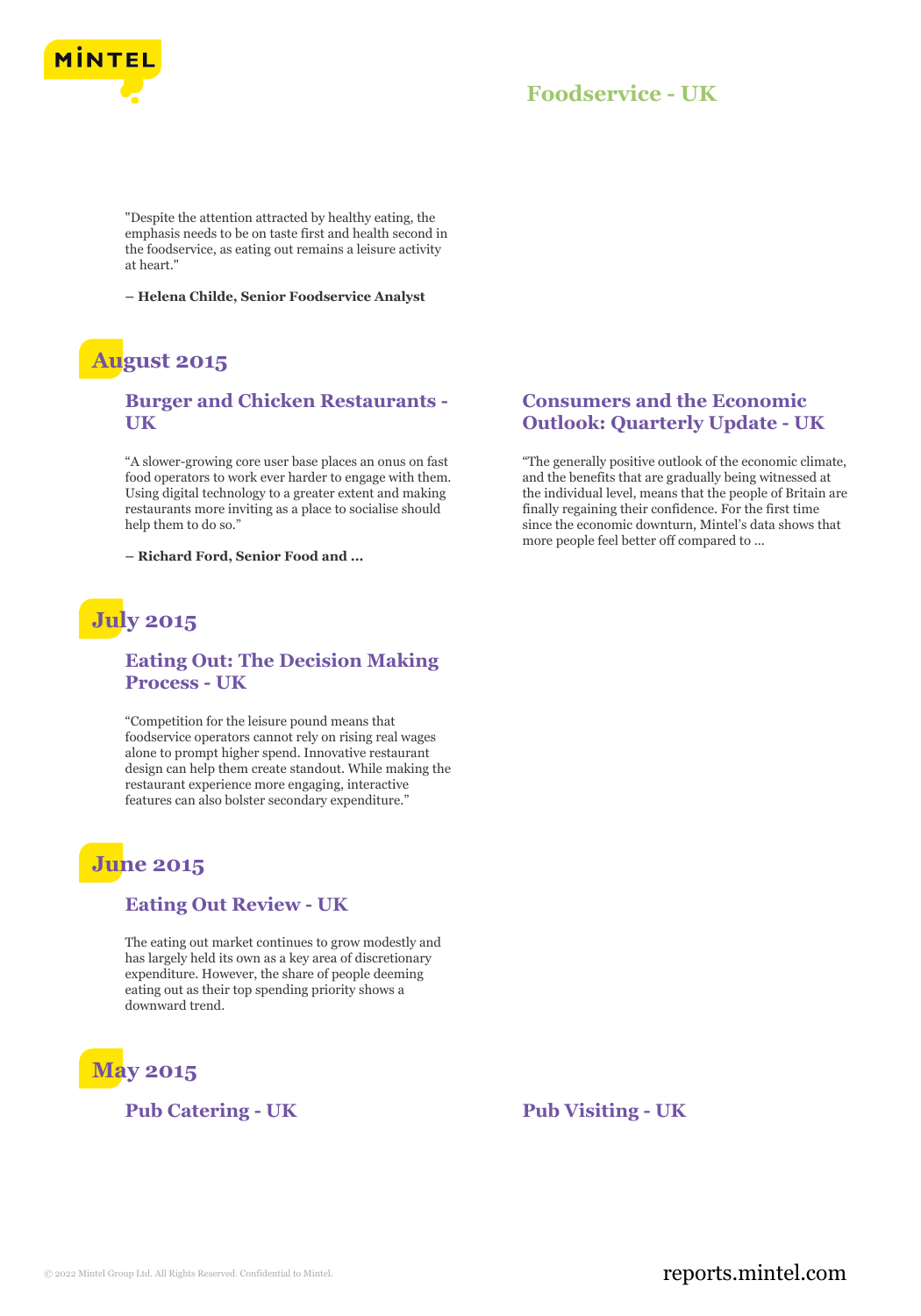

"The expansion of casual dining and ethnic food venues and the new threat posed by coffee shops trialling evening menus should act as a clarion call to pubs to ensure they can compete when it comes to modern dining trends."

### **Consumers and the Economic Outlook: Quarterly Update - UK**

"Economic improvements are finally beginning to be felt at the consumer level. Falling prices of essentials and rising wages are helping incomes go further and there are indications that people are beginning to relax their budgets and spend on items and experiences that have been out of reach during the ...

# **April 2015**

### **Eating Out: The Digital Consumer - UK**

"As the mobile platform remains a relatively underdeveloped part of the restaurant market in the UK, there is much scope for operators to use smartphone apps to push more impulsive eating out habits, such as through 'push' marketing techniques."

# **March 2015**

### **Attitudes to Home-delivery and Takeaway Food - UK**

"Some concerns still linger about the quality of food offered by UK takeaway operators. Leveraging the demand for fresh and 'real' home-delivered food should help operators to increase their competiveness in this market."

**– Helena Childe, Senior Foodservice Analyst**

# **February 2015**

### **Menu Flavours - UK**

"The interest in trying new dishes as hobby further signals the importance of unique dishes in driving interest particularly among those who see themselves as "More one-off promotions, for example, linking into seasonal produce, and enabling consumers to redeem the offer on smartphones rather than with paper vouchers could help to boost usage of promotions."

**– Chris Wisson, Senior Drinks Analyst**

### **Consumers and the Economic Outlook: Quarterly Update - UK**

"People are finally starting to feel the benefit of the recovery in their pay packets. After five years, average

### © 2022 Mintel Group Ltd. All Rights Reserved. Confidential to Mintel.  $\blacksquare$  reports.mintel.com